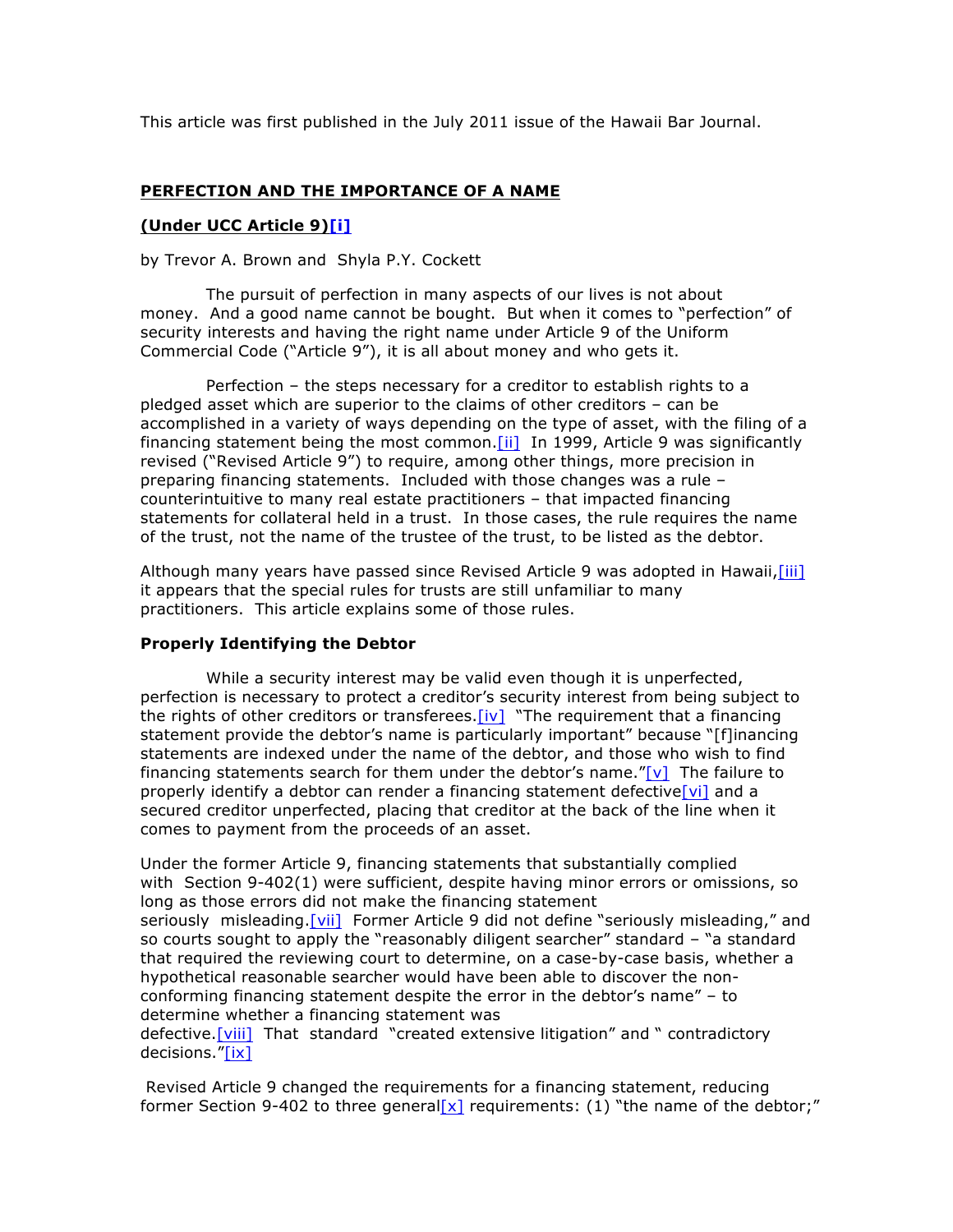(2) "the name of the secured party or a representative of the secured party;" and (3) "indicate<sup>[]</sup> the collateral covered by the financing statement."[xi] In an attempt to provide clarity with respect to a debtor that was a "registered organization," a "decedent's estate," and/or a "trust", Revised Article 9 introduced § 9-503 that provided specific and clear rules governing the sufficiency of the debtor's name. [xii] The "reasonable searcher" standard was replaced under Revised Article 9 with § 506, which provided a concrete rule for determining whether errors were seriously misleading by expressly providing that "a financing statement that fails sufficiently to provide the name of the debtor in accordance with Section 9- 503(a) . . . [is] seriously misleading" and ineffective to perfect a security interest, unless the financing statement is found using the standard search logic of the filing office when the debtor's correct name is searched.

# **The Practical Application of Revised Article 9 to Trusts**

Revised Article 9 represented a significant shift. One object of the revision was to shift the responsibility for name accuracy of a financing statement by placing on the filer "the not too heavy burden of using the legal name of the debtor, thereby relieving the searcher from conducting numerous searches using every conceivable name variation of the debtor." $[xiii]$ 

Under former Article 9, the listing of the trustee's name, as the debtor, was usually sufficient, because the legal title to assets held in a trust were lodged in the trustee.[xiv] For example, if John Adams were the trustee of the "John Adams Revocable Living Trust", a typical financing statement listing JohnAdams, trustee, as the debtor would be sufficient. Significant problems arose under Section 9-402's general rule, however, when banks and trust companies were the trustees for many different trusts.  $[xv]$  Creditors of trusts with institutional trustees argued that the financing statements were insufficient because they were "seriously misleading" under the former Section 9-402(8).

Section 9-503(a)(3) of Revised Article 9 was specifically crafted to avoid this confusion.[xvi] In particular, when "the debtor is a trust or a trustee acting with respect to property held in trust," Section 9-503(a)(3) of Revised Article 9 specifically requires that the financing statement:

(A) **Provide** . . . **the name specified for the trust in its organic documents** or, if no name is specified, provides the name of the settlor and additional information sufficient to distinguish the debtor from other trusts having one or more of the same settlors; and

(B) Indicate . . . in the debtor's name or otherwise, that the debtor is a trust or is a trustee acting with respect to property held in trust[.]

Financing statements failing to comply with this rule are *per se* "seriously misleading"[xvii] under the bright-line rule established under Section 9-506(b) of Revised Article 9, which was conjointly enacted. So under Revised Article 9, a proper financing statement would need to list as the debtor in the example above "John A. Adams Revocable Living Trust," not "John A. Adams, Trustee."

### **Conclusion**

A financing statement listing the trustee's name as the debtor may, which was previously sufficient, is now "seriously misleading" under the provisions of Sections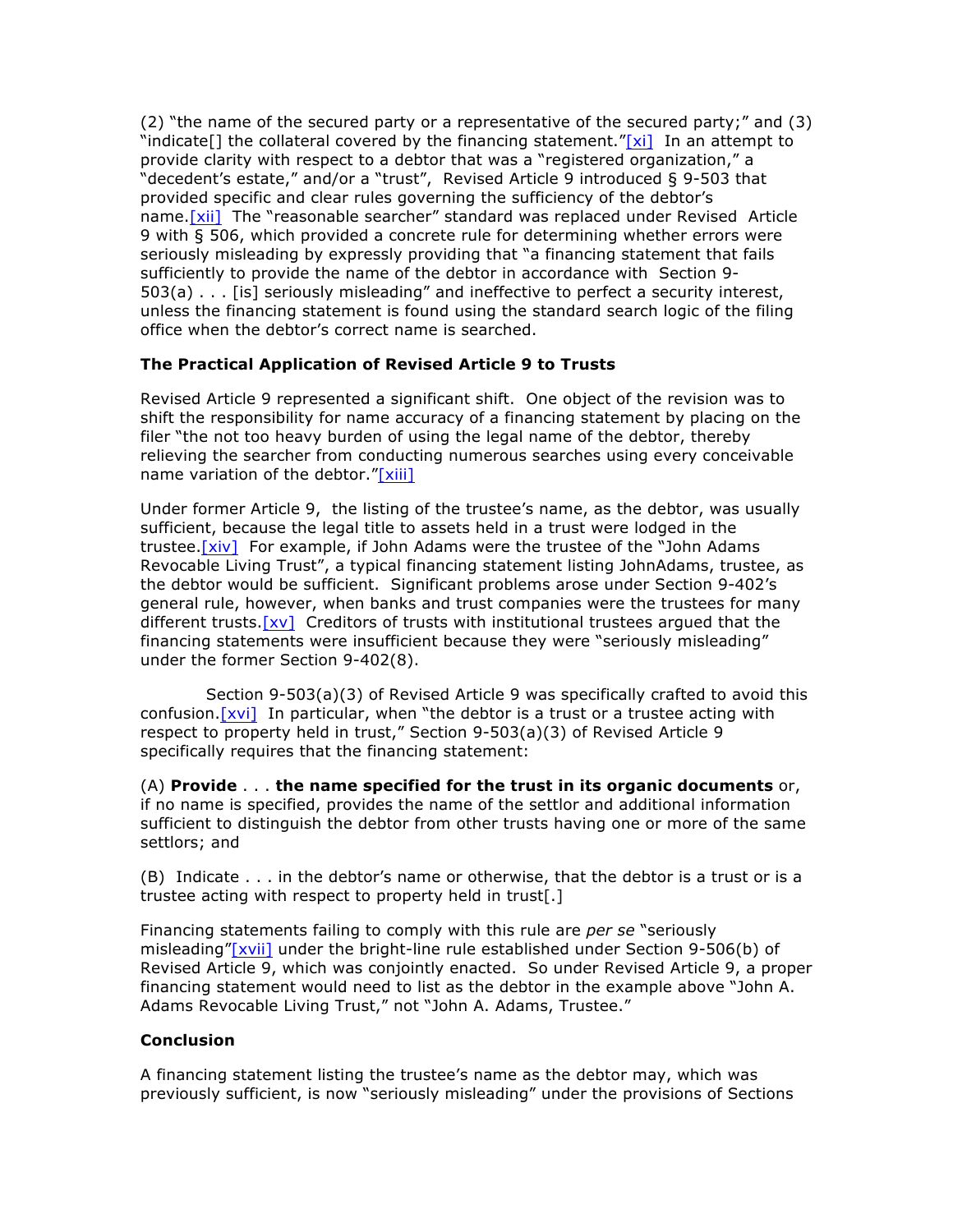9-503 and 9-506 of Revised Article 9. The security interest in the collateral identified in the financing statement would be unperfected, even though the trustee is the legal owner of the pledged collateral.

The UCC provides certainty, but lawyers working with the UCC need to be familiar with its requirements to properly protect their clients.

[i] This article appeared in *Ka Nu Hou,* the newsletter of the Real Property & Financial Services Section of the HSBA, October 2010.

[ii] A financing statement is not always effective to perfect a security interest, and even if effective as a general matter can be subordinate to perfection accomplished by another means such as possession or control with respect to certain collateral. A discussion of these issues is beyond the scope of this article.

[iii] The Revised Article 9 was adopted in Hawaii and codified in 2000 as Hawaii Revised Statutes, Chapter 490.

[iv] *See* 79 C.J.S. *Secured Transactions* § 48.

[v] UCC § 9-503 (1999) cmt. 2.

[vi] *See* UCC Revised Article 9, § 9-506.

[vii] *See* UCC § 9-402(8) (1995).

[viii] *In re John's Bean Farm of Homestead, Inc.*, 378 B.R. 385 (Bankr. S.D. Fl. 2007).

[ix] *Id.*

[x] Additional information is required for financing statements concerning "asextracted collateral or timber to be cut, or which is filed as a fixture filing and covers goods that are or are to become fixtures." *See*§ 9-502(b).

[xi] UCC § 9-502 (1999).

[xii] *See* UCC § 9-503 (1999).

[xiii] *See Pankratz Implement Co. v. Citizens Nat'l Bank,* 130 P.3d 57, 68 (Kan. 2006); *see also In re Kinderknecht*, 308 B.R. 71, 75 (B.A.P. 10th Cir. 2004); *see also In re John's Bean Farm of Homestead,* 378 B.R. 385 (Bankr. S.D. Fl. 2007); *see also In re Tyringham Holdings, Inc. v. Suna Bros. Inc.*, 354 B.R. 363 (Bankr. E.D. Va. 2006).

[xiv] *See* 76 Am. Jur. 2D *Trusts* § 253 (2010).

[xv] *See* Emory Ireland, *Financing Statements Under Revised UCC Article 9,*  Wisconsin Lawyer, Vol. 74, No. 8, August 2001, *available* at http://www.wisbar.org/am/template.cfm?section=wisconsin\_lawyer&template=/cm/ contentdisplay.cfm&contentid=50189.

[xvi] *See* note 14, *supra*.